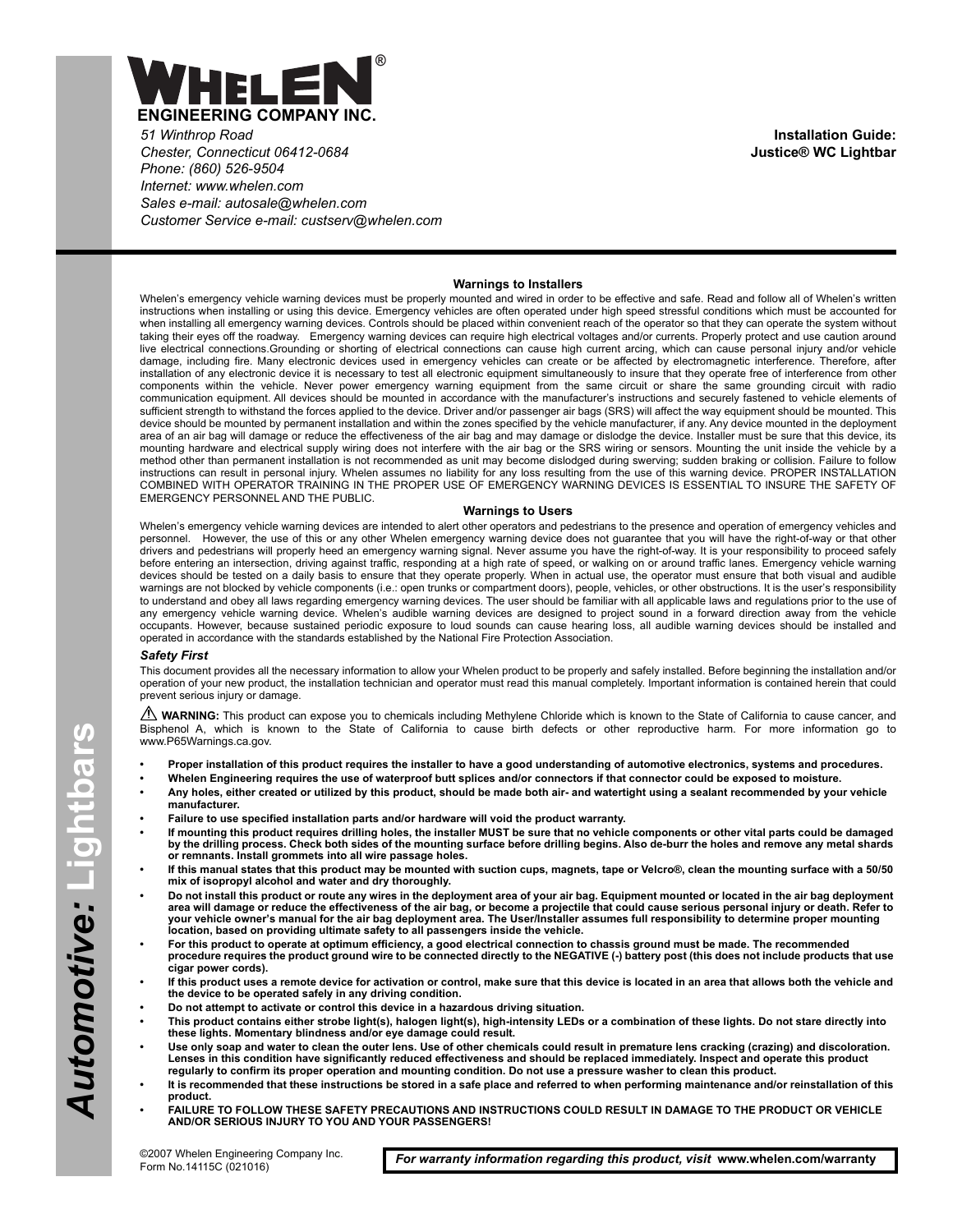### *IMPORTANT! The lightbar must be a minimum of 16" from any radio antennas!*

#### *Permanent Mounting:*

- 1. Locate the mounting foot and locking plate included with your lightbar. If not already present, install the mounting plate onto the mounting foot. When properly positioned, this plate is centered from side-to-side on the mounting foot.
- 2. Flip lightbar upside-down to expose bottom of extrusion and place mounting foot onto extrusion.
- 3. Rotate the mounting foot 90° in a counter-clockwise direction. Make sure that the edges of the mounting foot swing into position under the extrusion mounting lip.
- 4. Repeat this procedure for the remaining mounting foot and return the lightbar to its right side-up position.
- 5. Position the lightbar onto the vehicle roof in the desired mounting location. One often selected location is directly above the B-pillars. This area is the strongest part of the roof. Refer to your lightbar manual for your lightbars cable exit location, to be sure that the lightbar is facing the proper direction.
- 6. Adjust the two mounting feet outwards so that they are as close to the edge of the roof as possible. Make sure that both mounting feet are in full contact with the roof (See below). Be sure that there is no less than 1/2" clearance between the roof and the lightbar at their closest point. When the mounting feet are in their proper position, lightly tighten the mounting foot allen head set screws.
- 7. Turn the lightbar upside-down and tighten all of the set screws from step 6 (2 or 4 per side) to 14-16 In. Lbs.
- 8. Note that on the adjustable foot, use the hole in the pad as a guide to drill the two holes into the mounting foot at the locations shown.
- 9. Place the lightbar in its final mounting position on the vehicle, mark the mounting hole locations off onto the mounting surface, remove the lightbar and drill the mounting holes.
- 10. Place the lightbar back onto the vehicle lined up with the mounting holes and secure the mounting feet to the vehicle using the supplied hardware.



**Drill the cable access hole in the appropriate area for your lightbar.**

# *Slide Bolt Mounting (Permanent):*

- 1. Position the slide bolt mounting plates onto the bottom of the lightbar extrusion. These plates rotate into position the same way as the mounting foot. Position the plates as far outward as possible (if a 3rd mounting plate is used, it should be positioned under the center of the lightbar).
- 2. Secure the plates to the extrusion using the set screws provided.
- 3. Position the lightbar onto the vehicle and mark the mounting bolt locations. Drill the necessary mounting holes using an appropriately sized drill bit sized for a 1/2" bolt.

# *Strap Mounting:*

- 1. Locate the mounting foot, locking plate and tinnerman plate included with your lightbar. If not already present, install the locking plate onto the mounting foot. When properly positioned, this plate is centered from side-to-side on the mounting foot.
- 2. Flip the lightbar upside-down to expose the bottom of the extrusion and place the mounting foot onto the extrusion.
- 3. Rotate the mounting foot 90° in a counter-clockwise direction. Make sure that the edges of the mounting foot swing into position under the extrusion mounting lip. Install a tinnerman plate onto the extrusion in the same manner.
- 4. Repeat this procedure for the remaining mounting foot and tinnerman plate and return the lightbar to its right side-up position.
- 5. Position the lightbar onto the vehicle roof in the desired mounting location. One often selected location is directly above the B-pillars. This area is the strongest part of the roof. Refer to your lightbar manual for cable exit location, to be sure that the lightbar is facing the proper direction.
- 6. Adjust the two mounting feet outwards so that they are as close to the edge of the roof as possible. Both mounting feet must be in full contact with the roof. Be sure that there is no less than 1/2" clearance between the roof and the lightbar at their closest point. When the mounting feet are in their proper position, lightly tighten the mounting foot allen head set screws.
- 7. Return the lightbar to an upside-down position. Slide each tinnerman plate outwards until it is fully engaged with its corresponding mounting foot. With the mounting feet and tinnerman plates in their proper positions, tighten all of the set screws (2 or 4 per side) to 14-16 In. Lbs. Flip the lightbar right side-up and return it to its mounting position.
- 8. Open both drivers side doors. In the area directly below the mounting foot, carefully pull the drivers side weather-strip away from the vehicle. Remove enough so that the area where the mounting strap will be secured to the vehicle is exposed. Repeat procedure for passenger side. vehicle is exposed. Repeat procedure for passenger side.
- 9. Insert the mounting strap through the mounting foot. Be sure that the strap fits flush against the area where it will be secured onto the vehicle. Insert the tension bolt through the mounting strap and into the tinnerman nut on the tinnerman plate. Tighten slightly with a long shafted, Phillips screwdriver. Repeat procedure for passenger side.
- 10. If your mounting strap has mounting holes in the end of the strap, use these holes as a template to drill appropriately sized pilot holes through the strap and into the vehicle. Repeat for passenger side of the vehicle.
- Firmly tighten the tension bolts to secure the lightbar to the vehicle.

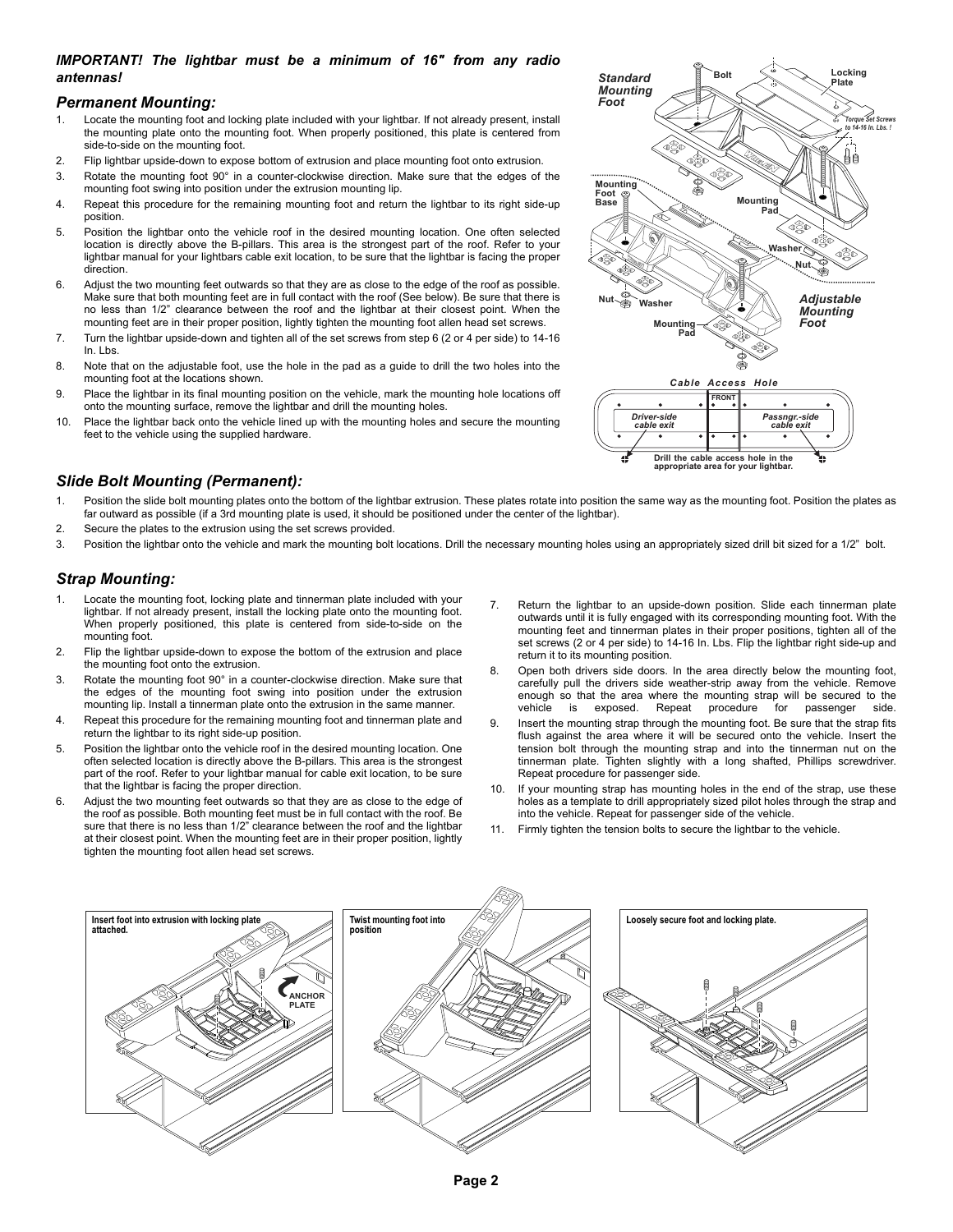

CAUTION! DO NOT LOOK DIRECTLY AT THESE LEDS WHILE THEY ARE ON. MOMENTARY BLINDNESS AND/OR EYE DAMAGE COULD RESULT!